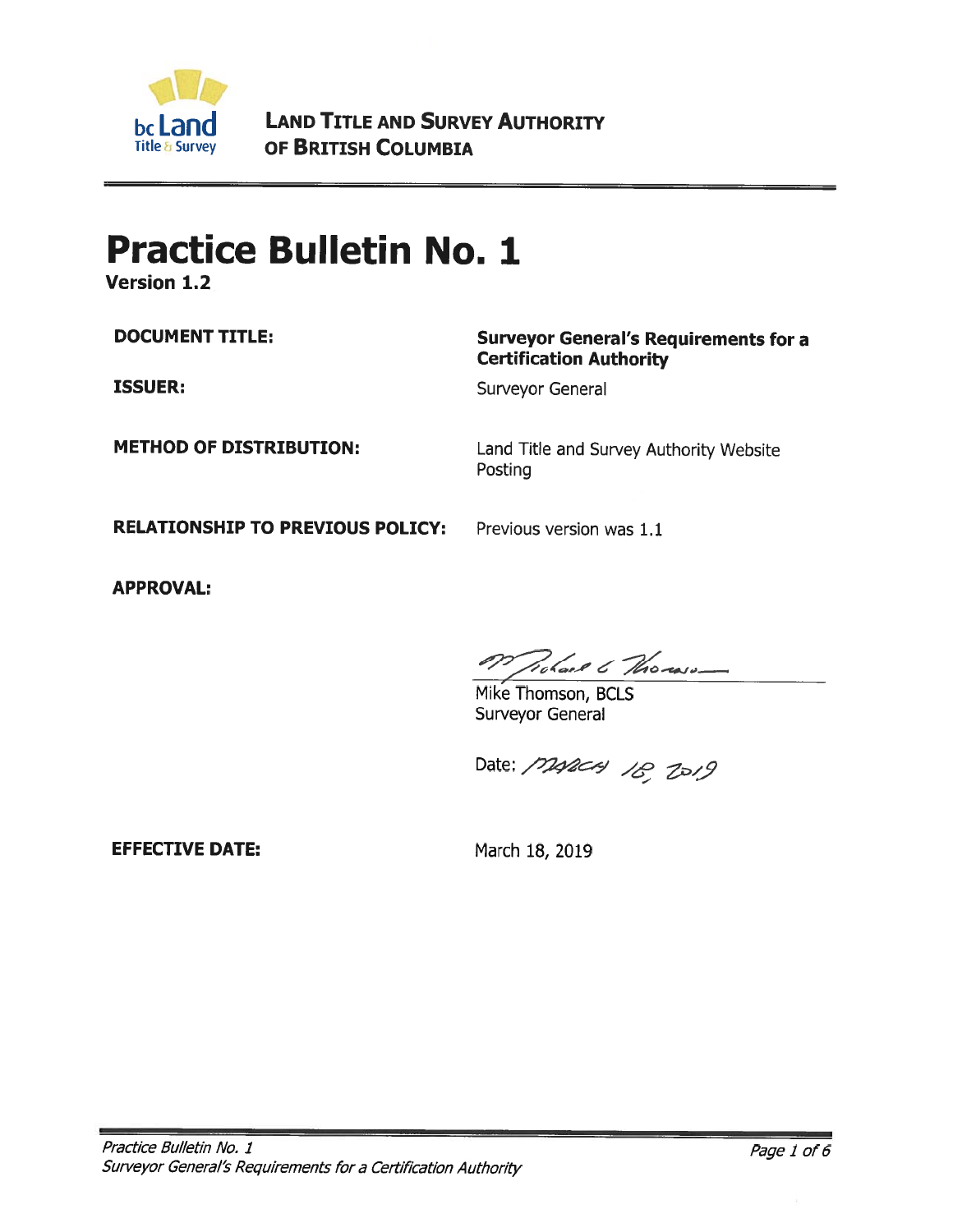

# **LAND TITLE AND SURVEY AUTHORITY OF BRITISH COLUMBIA**

# **Change Record**

| <b>Version</b>                 | Date             | Page                            | <b>Description of</b><br>Change                                                                                                                                              |
|--------------------------------|------------------|---------------------------------|------------------------------------------------------------------------------------------------------------------------------------------------------------------------------|
| Initial Version of<br>document | April 1, 2007    |                                 |                                                                                                                                                                              |
| Version 1.1                    | January 17, 2011 | Front page and pages<br>3 and 6 | Reformatted cover<br>$\frac{1}{2}$<br>page<br><b>Added Law Society</b><br>$\overline{\phantom{a}}$<br>as Certification<br>Authority<br>Update of Surveyor<br>General address |
| Version 1.2                    | March 18, 2019   | Pages 4 to 6                    | Clarification of<br>$\blacksquare$<br>requirements<br>regarding issuing,<br>revoking and expiry<br>of certificates                                                           |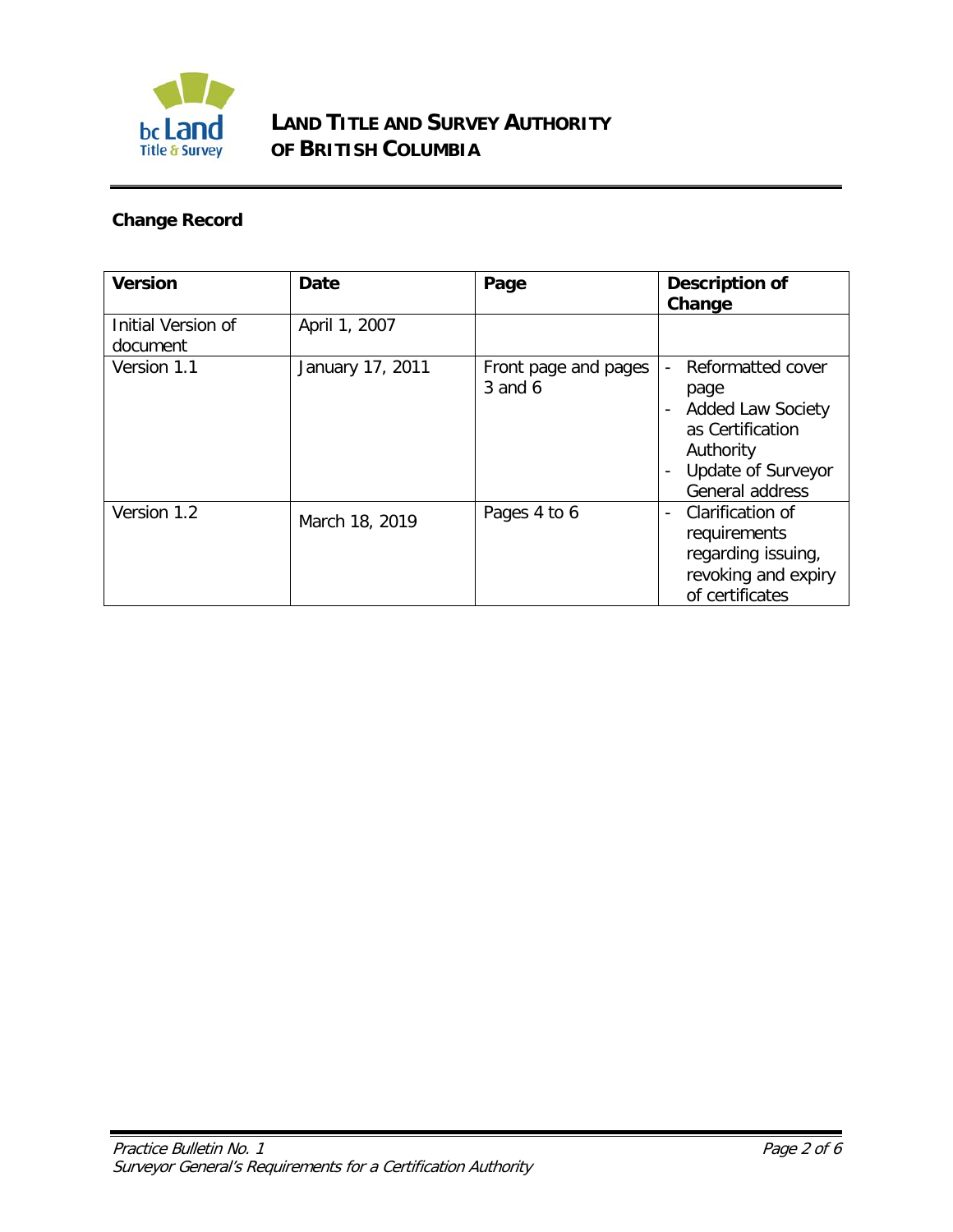

#### **1. BACKGROUND AND DEFINITIONS:**

This Bulletin arises in consequence of certain powers of the Surveyor General under sections 93.95 and 93.96 of the *Land Act*, R.S.B.C. 1996, C. 245, as amended (the "Act"). The Act provides the Surveyor General with authority to establish certain requirements in respect of a Certification Authority and its certification practice statement.

If terms used in this Bulletin (whether capitalized or not) are defined in the Act, the definition in the Act applies in this Bulletin.

#### **2. SURVEYOR GENERAL'S REQUIREMENTS FOR A CERTIFICATION PRACTICE STATEMENT:**

The Surveyor General recognizes the Law Society of British Columbia as a Certification Authority under Section 93.95 of the Act.

The Surveyor General establishes the following requirements in respect of any certification practice statement adopted by a Certification Authority under and in accordance with sections 93.95 and 93.96 of the Act.

The certification practice statement adopted by a Certification Authority must contain the elements required by section 93.96 of the Act and other provisions to address each of the following matters which are considered necessary by the Surveyor General under section 93.96(b) of the Act:

#### **(a) Requirements to Obtain a Certificate**

A person is eligible to obtain a certificate if the person is a practicing land surveyor in good standing with the Association of British Columbia Land Surveyors and that person has indicated in writing to a Certification Authority that:

- The person is eligible to sign electronic plans and documents permitted or required to be submitted through the electronic filing system of the Land Title and Survey Authority of British Columbia ("EFS") under all applicable legislation and in accordance with all requirements and designations of the Surveyor General made under the Act;
- The person agrees to immediately notify the Certification Authority of any change in circumstance which would affect the person's eligibility to incorporate the person's electronic signature into electronic plans; and
- The person agrees that the Certification Authority has the right and obligation to revoke the certificate upon receiving any information (whether from the person or some other source) which would reasonably lead the Certification Authority to conclude that the person is no longer eligible to incorporate the person's electronic signature into electronic plans.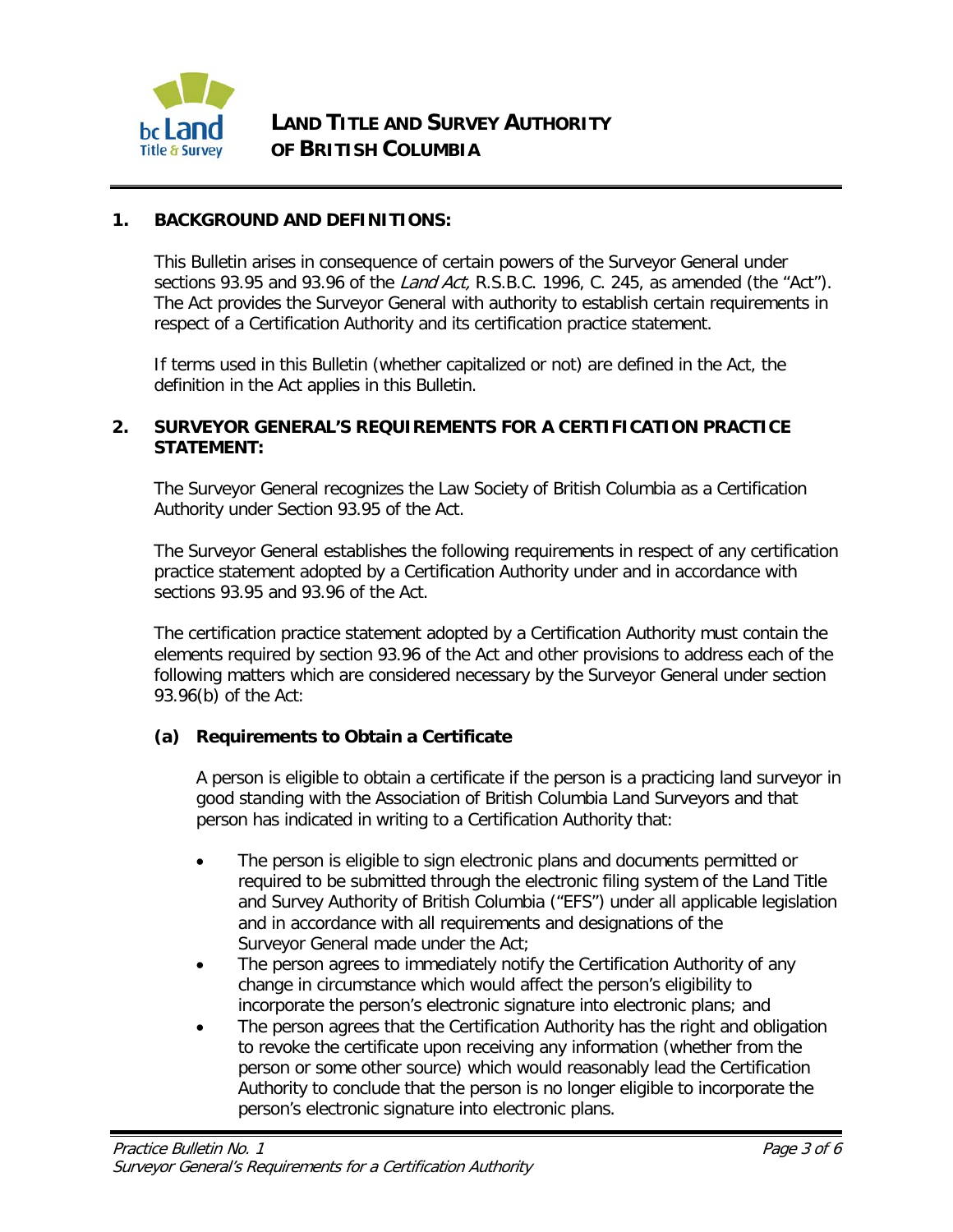

#### **(b) Factors Limiting the Issuance of Certificates**

A certificate must not be issued to a person if:

- 1. The Certification Authority has previously revoked a certificate issued to the person and the cause for that revocation has not been resolved to the reasonable satisfaction of the Certification Authority and the Surveyor General; or
- 2. The Surveyor General has indicated to the Certification Authority that the person should not receive a certificate.

#### **(c) Suspension of Certificates**

Certificates will not be suspended. In the event of any circumstance which might call a certificate or Subscriber into question, the certificate will be revoked.

#### **(d) Revocation of Certificates**

A certificate will be revoked by the Certification Authority if any one of the following occurs:

- 1. The Certification Authority has reason to believe that
	- (a) a material fact in in a Subscriber's application to obtain a certificate is false;
	- (b) the witness to the application to obtain the certificate repudiates their statement in support of that application;
	- (c) the Subscriber no longer meets the criteria to obtain a certificate;
	- (d) the Subscriber is no longer eligible to sign electronic plans or documents under the enabling legislation and any requirements established by the Surveyor General from time to time;
	- (e) the security, integrity, or privacy of the certificate has been compromised;
	- (f) the certificate has been lost;
	- (g) the certificate has been used by someone other than the Subscriber;
	- (h) the Subscriber has used their certificate in a fraudulent act; or
	- (i) the Subscriber has breached the subscriber agreement.
- 2. The person who has applied for a certificate fails to complete the certificate issuance process within the required period after issuance of the certificate as established by the Certification Authority.
- 3. The Subscriber indicates to the Certification Authority that they no longer wish to be a Subscriber.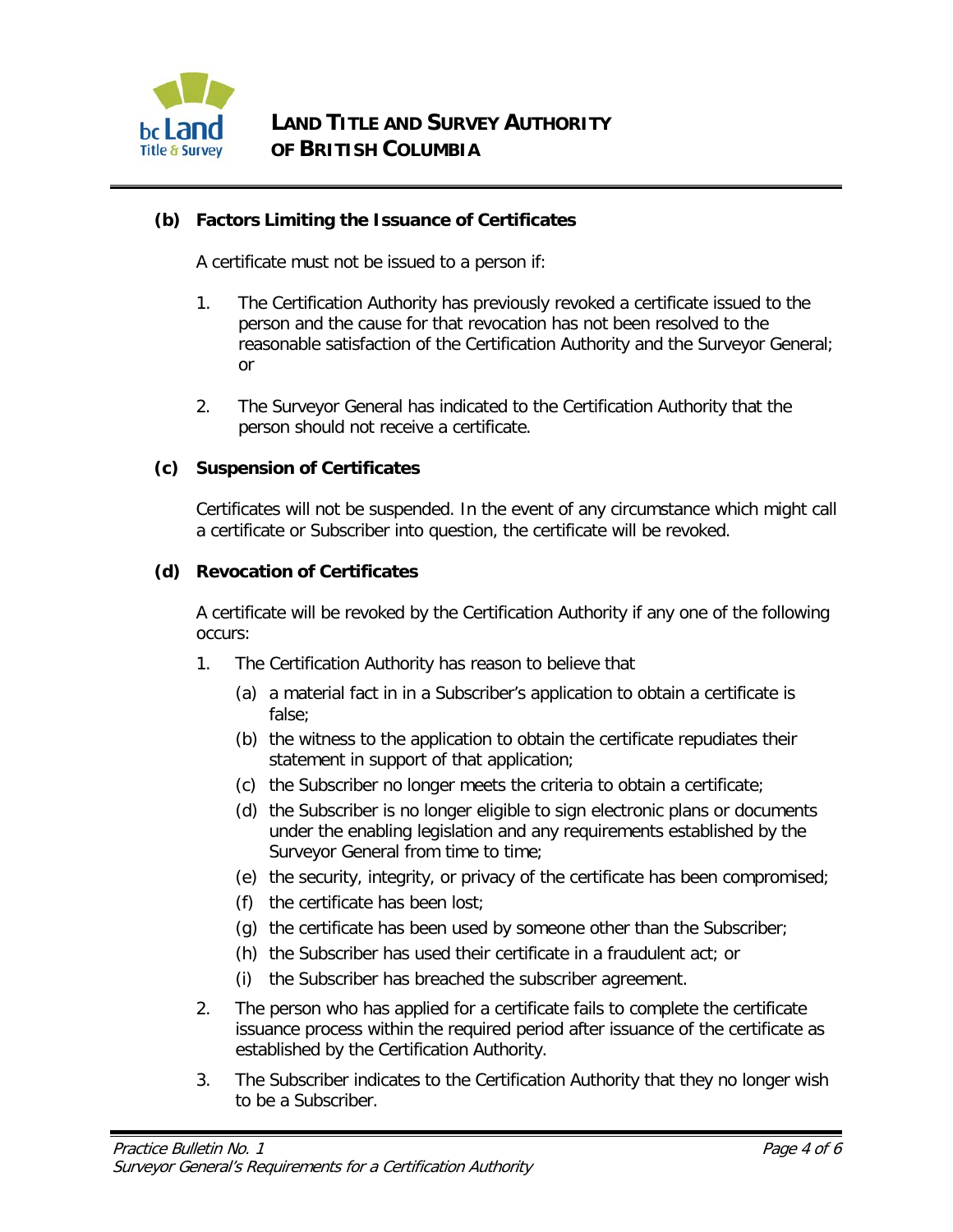

- 4. The certificate has expired without action by the Subscriber to request a new certificate.
- 5. The Subscriber indicates to the Certification Authority that they do not accept any published modifications to the Subscriber agreement or any amendments to the business practices and policies of the Certification Authority.
- 6. The Surveyor General informs the Certification Authority that a certificate should be revoked.

#### **(e) Notifying Surveyor General of Certificate Revocations**

The Certification Authority will notify the Surveyor General in writing if it revokes a certificate because the Certification Authority has reason to believe that

- 1. The certificate has been used by someone other than the subscriber; or
- 2. The Subscriber has used the certificate in a fraudulent act.

#### **(f) Obtaining a New Certificate after Revocation**

Persons wishing to obtain a certificate following a revocation must apply to the Certification Authority and meet the requirements to obtain a new certificate.

#### **(g) Expiry of a Certificate**

A certificate expires after a period of time, as determined at the time of issuance and evidenced in the certificate. The expiry date of a certificate cannot be changed.

The Subscriber is responsible for requesting a new certificate before the expiry date of their existing certificate by completing the application required by the Certification Authority.

The Certification Authority will issue a new certificate if

- 1. The new certificate is requested by the Subscriber prior to the expiry of the existing certificate; and
- 2. The Certification Authority is satisfied that the Subscriber continues to meet the requirements to be a Subscriber.